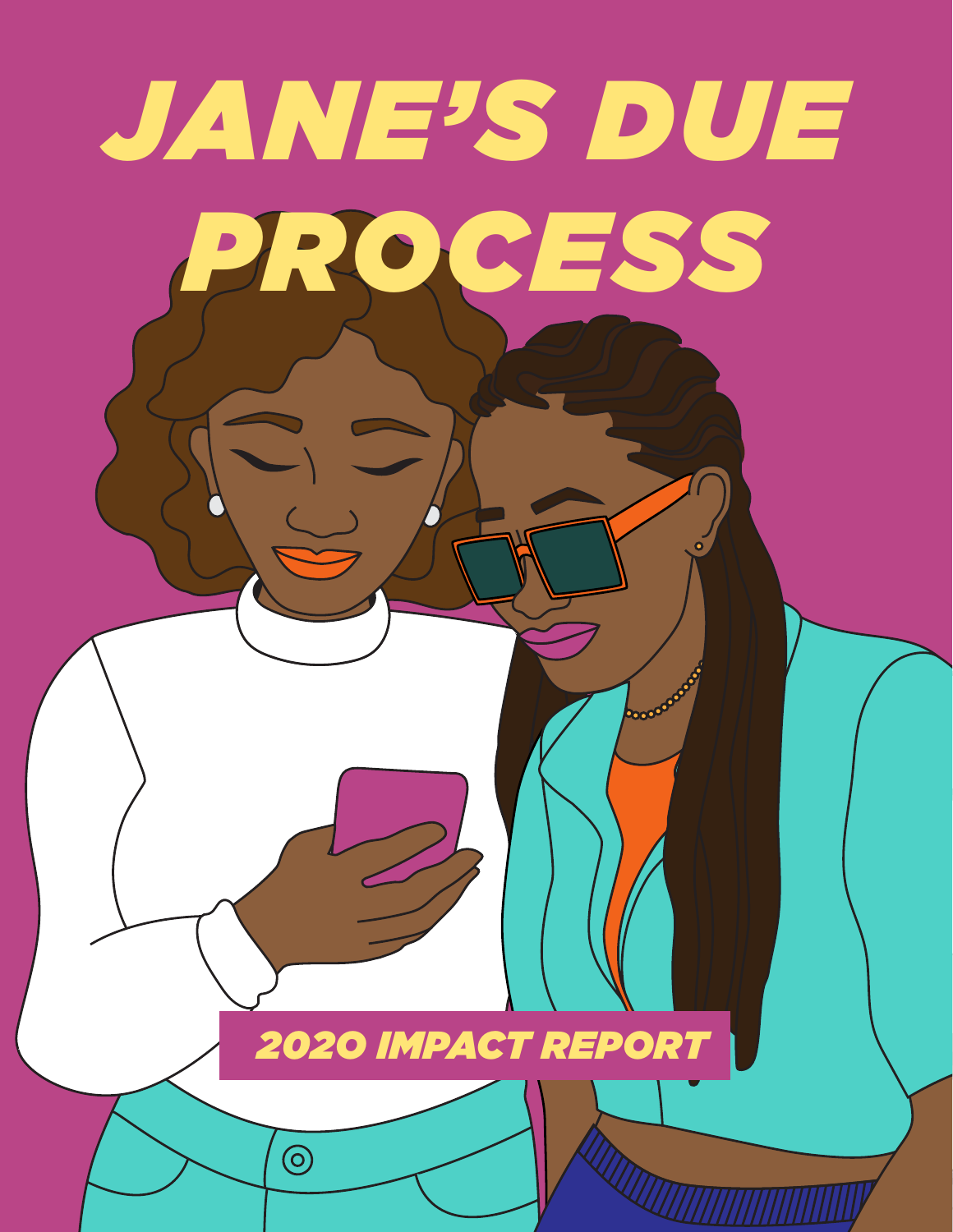*There's a lot to celebrate in our work in 2020. Check out everything your support made possible in one the hardest years we've ever faced.* 



## *In 2020, we collectively faced fears about our health, the safety of the people we love and a feeling that things might never be the same again.*

For young people in Texas, the pandemic created new barriers to accessing reproductive healthcare. Shelter-in-place orders took teens out of school, led to extra surveillance at home and cut young people off from their support systems. The Texas Governor and Attorney General politicized the pandemic and tried to close abortion clinics for an entire month. And 1 in 4 four Title X family planning sites left the network, creating birth

control deserts in parts of the state. Travel and logistics for getting to courts and clinics became even more complicated for our clients. We would be remiss if we didn't admit that 2020 got to us at times.

But the Jane's Due Process community faced those challenges together. Because of you, in 2020 we expanded support for young people in Texas exercising their reproductive rights.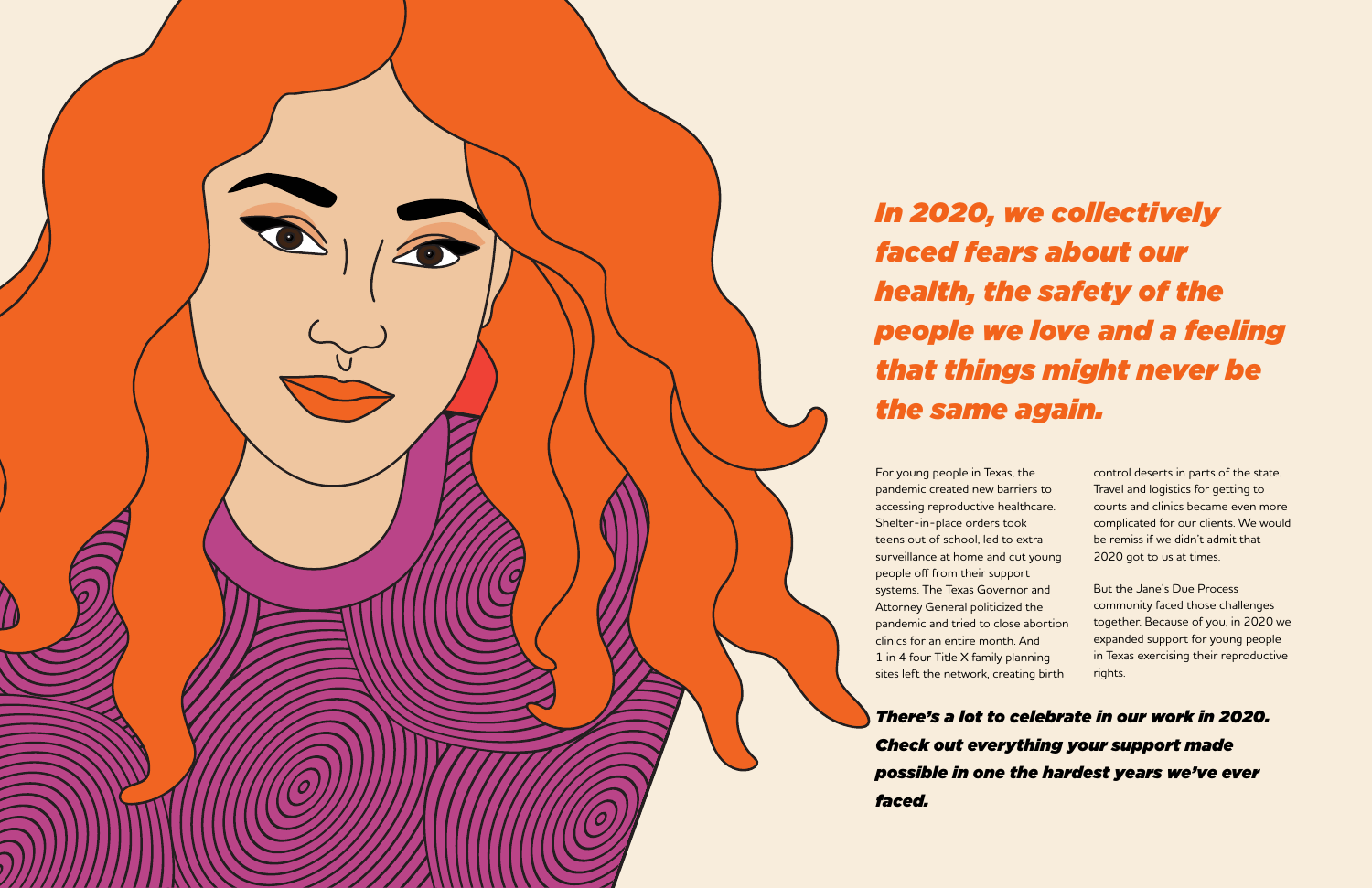# *In 2020, we received 363 intakes for judicial bypass.*

*This is the highest number of judicial bypass intakes in recent JDP history.* 

## *Like all abortion restrictions, parental involvement laws reinforce systemic racism.*

As our clients have shared with us, being forced to go to court so they can consent to their own healthcare creates a layer of criminalization that directly harms Black and Brown youth in Texas.

> counties and in 2018 we reached young people in 17 new counties. We support a network of 130+ trained judicial bypass attorneys who

### *We've expanded our reach*

This year, we supported judicial bypass cases in 10 new counties, improving access for youth in rural parts of the state. In 2019, we helped teens in 10 new

represent clients across the state. In 2020, we trained 8 new judicial bypass attorneys and went 100% virtual with our online CLE trainings!.

## *Our Hotline served as a lifeline for young people.*

## *OUR HOTLINE IS OPEN CALL US! 866-999-5263*







JDP depends on a dedicated team of 60+ phone hotline volunteers who answer calls for 8,760 hours to make our 24/7 phone hotline a trusted resource for Texas youth every day of the year!

In 2020, we answered 2,605 calls on our 24/7 phone hotline. Through improved data tracking, we learned that 86% percent of callers needed help beyond just judicial bypass support. Our volunteers gave information

on pregnancy options, finding free or low-cost birth control, and technical support in navigating abortion access in Texas.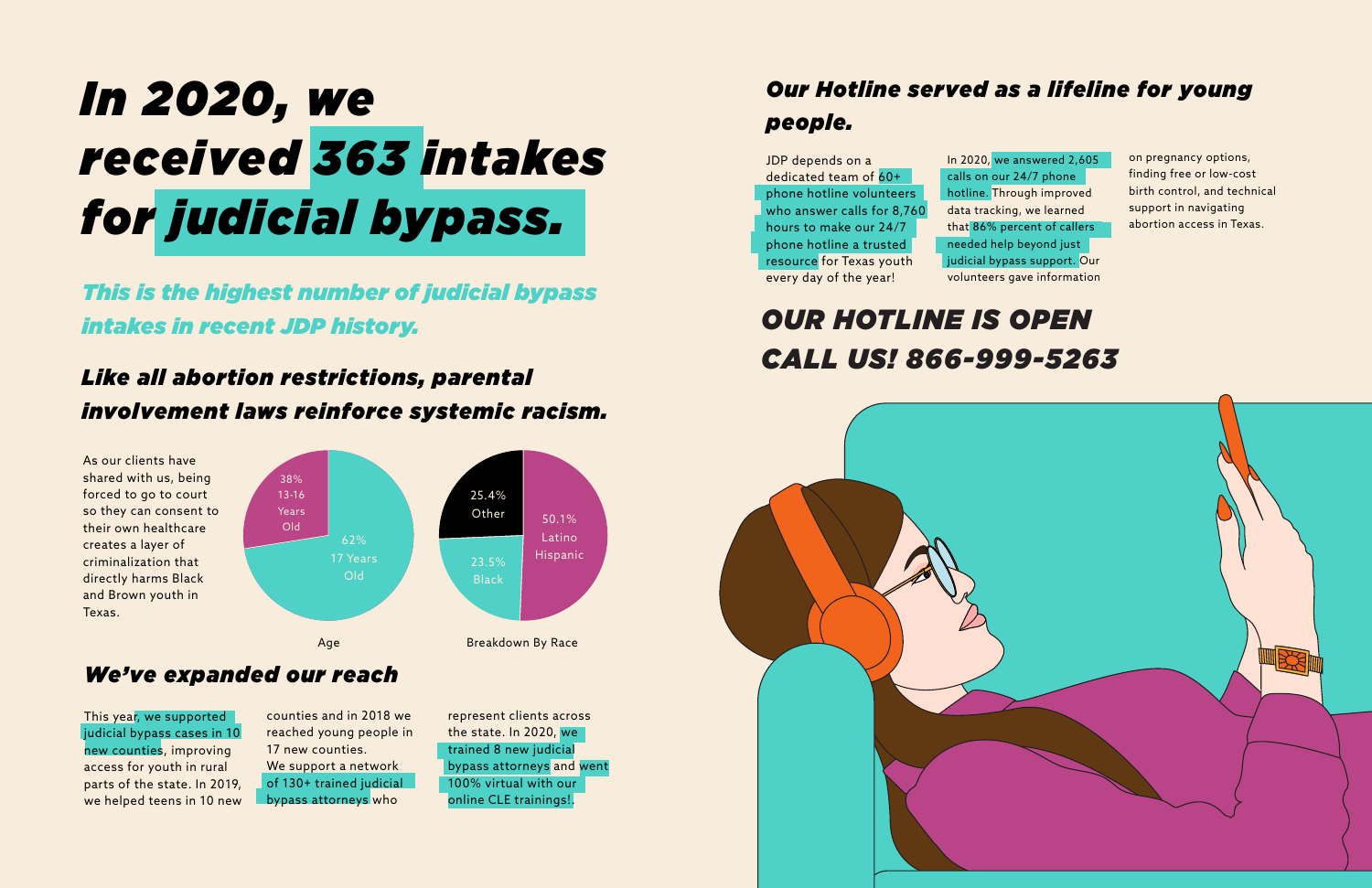## *Meet Irma*

Our judicial bypass work wouldn't be possible without our client services manager, Irma Garcia.

# *WORK AHEAD*

In 2020, we received the first-ever municipal grant for practical support for abortion access from the City of Austin.

With our partners at Fund Texas Choice and Mama Sana Vibrant Woman we've been developing systems to better support people in Austin with travel, lodging, emotional support, case management, and other support to overcome barriers to abortion.

We worked with partners at Lilith Fund, Fund Texas Choice and Avow to create

> In March 2021, Austin granted the program an additional \$100,000 to ensure robust outreach to marginalized communities, including young people, Black, Indigenous and People of Color (BIPOC), immigrants, and LGBTQ individuals!

### *COVID's impact on abortion & the temporary abortion ban in April 2020:*

During the temporary COVID abortion ban in March-April 2020, travel distances for abortion care increased from an average of 12 miles to 243 miles, according to the Guttmacher Institute.

*" " pandemic.This past year felt unreal to all of us, yet I witnessed the strength and courage like never before that our clients held as they navigated such a difficult process that was designed to make them feel shamed and isolated. However, I gave it my all to make each Jane feel like I was their sex-positive & prochoice big sister as they exercised their right to bodily autonomy in the middle of a global* 





free kits for Texas patients traveling for abortion care. With the help of 41 volunteers, we assembled 650 post-abortion care kits and distributed them to clinics in Austin, San Antonio, Albuquerque, Shreveport, and Boulder.

The pandemic impacted young people's pregnancy

decision making. In the 3rd quarter of 2020, we saw an increase in the number of pregnant young people who, after doing an initial bypass intake with us, ultimately decided to involve their parents in their decision making or simply stopped contacting us. For many the additional barriers were insurmountable.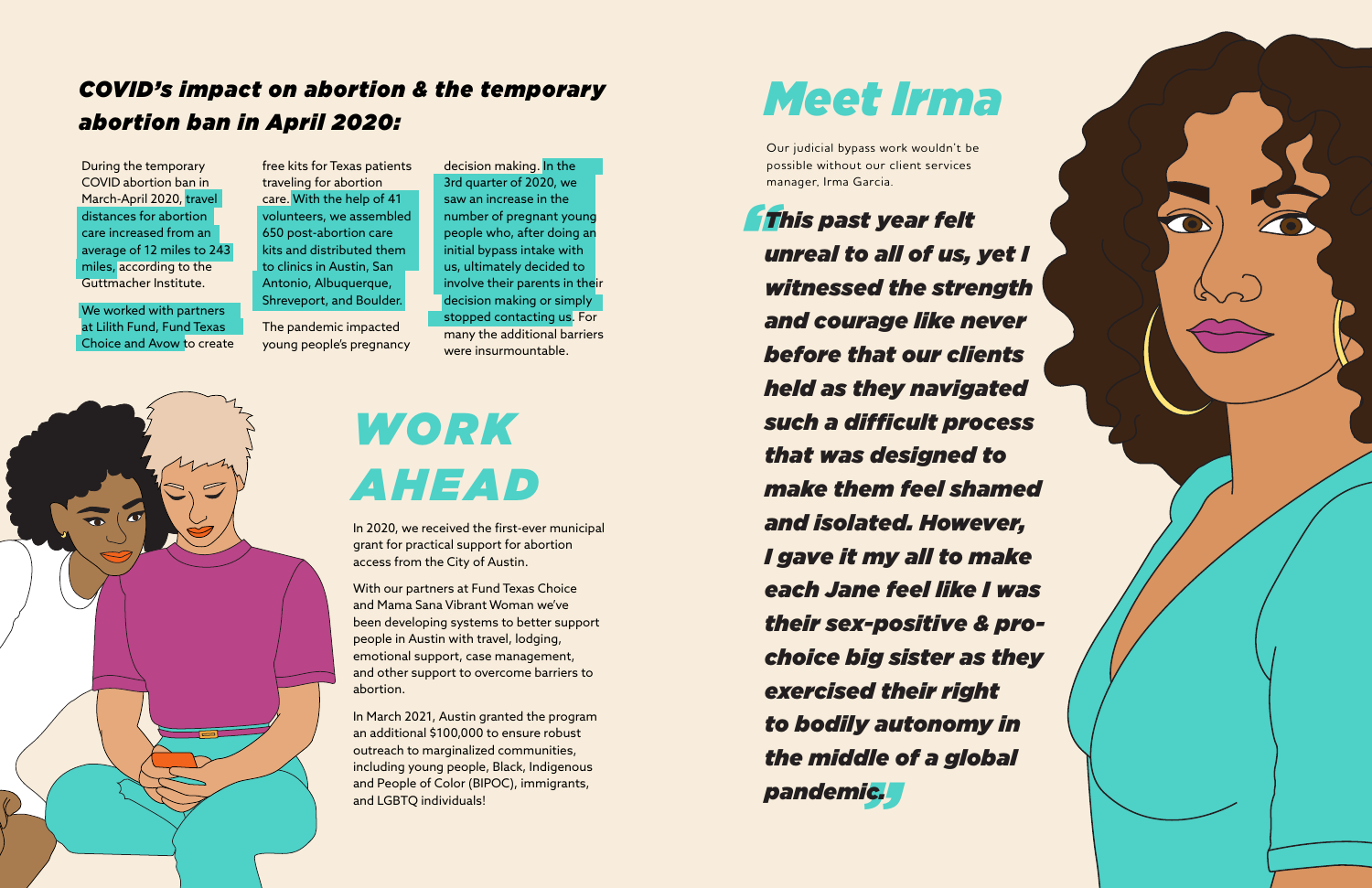# *Helping Teens Get Birth Control*

*Our text line (866-999-5263) provides referrals to free or low-cost birth control options and other sexual and reproductive health services. The text hotline is open seven days a week, from 8am-11pm. In 2020, it grew to meet the increase in need:* 

## *2020 created challenges, but it also created opportunities like launching our free repro kits project!*

We received between 3,100-3,200 texts on our hotline.

This year, we relied on a dedicated team of 39 text hotline volunteers to provide 5,110 hours to ensure our textline is able to support Texas youth every day.

the federal government on the program. On average, 1 in 4 Title X sites withdrew from the program. Teens were also stuck at home because of the pandemic and shelter-in-place orders. This made it challenging to confidentially

In 2020 Title X providers disappeared from many communities because of attacks by access reproductive care. So with the help of our friends at The Bridge Collective, we developed a pilot program in Austin delivering free reproductive healthcare kits via our textline. The kits included emergency contraceptives, pregnancy tests and a zine about sexual health!

of the teens who<br>are looking for<br>contraception live<br>in a birth control are looking for contraception live in a birth control desert.

*Meet Graci*



who reach out for support on our text hotline are Texans.



text us are teens under 18.

Our birth control access work would not be possible without Graci D'Amore, our Program and Operations Coordinator. Graci runs JDP's volunteer program, supervises the textline and created our repro kit pilot! In 2020, Graci helped abortion funds in Texas, North Carolina, and Missouri create text lines. She also provides technical support to partners outside of Texas, including helping Cascades and Midwest Access Coalition with their free EC distribution programs.



are teens interested in accessing birth control at a Title X family plannning clinic.



The average



driving distance for youth who

X clinic is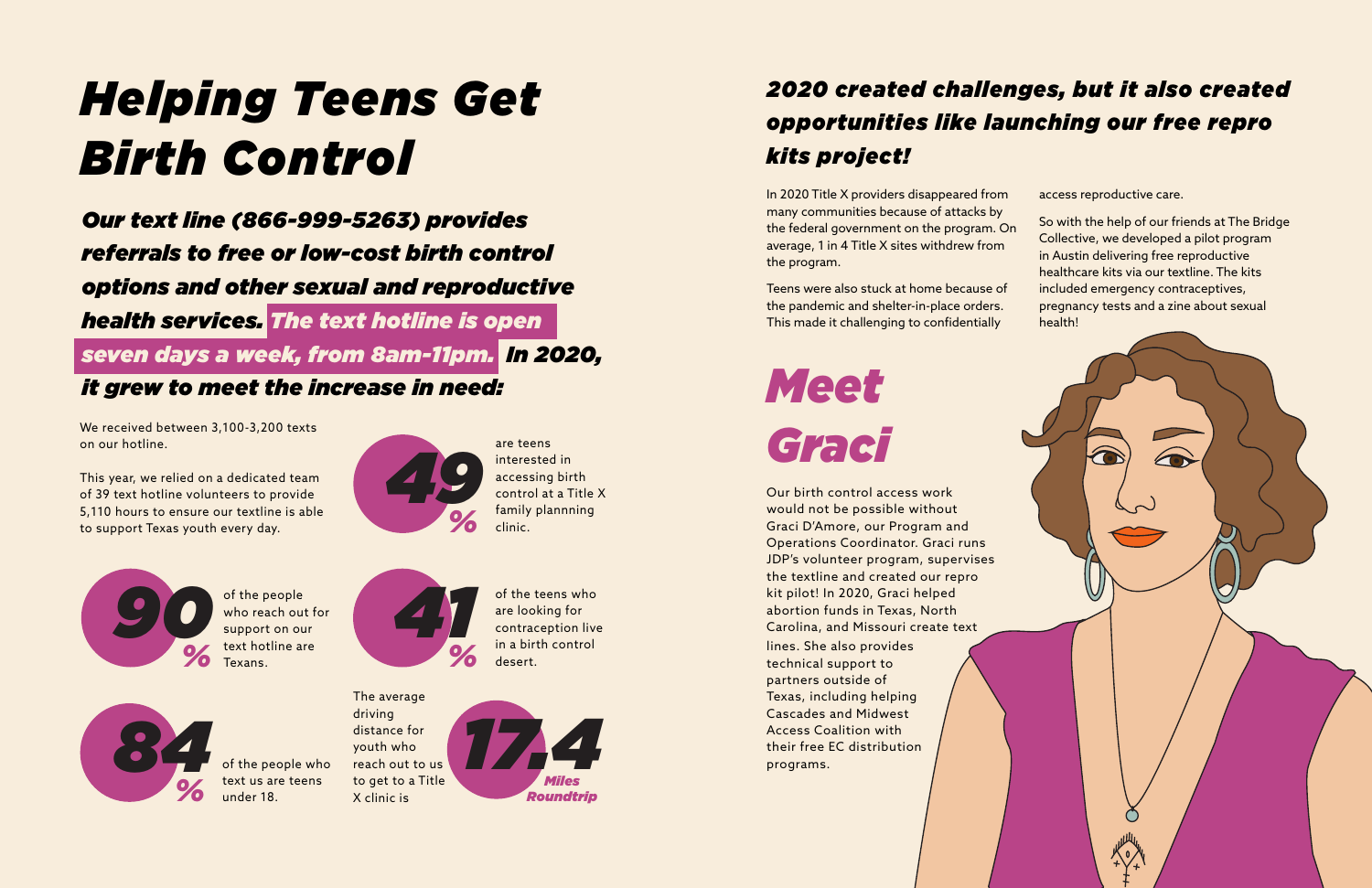In 2020 our youth advocacy program grew to a whole new level. Launched in 2018, through the program we support a cohort of former clients to organize for youth reproductive rights and become movement leaders. In 2020, two of our youth advocates spoke at U.S. Supreme Court rallies - one on abortion access (June

# *Youth to the Front: Centering Young People In the Movement*

Medical Services v. Russo) and one for the birth control access case (Little Sisters of the Poor v. Pennsylvania). We also expanded their leadership, having the youth advocates present at conferences hosted by Texas Campaign to Prevent Teen Pregnancy, SisterSong, and Texas Network of Youth Services.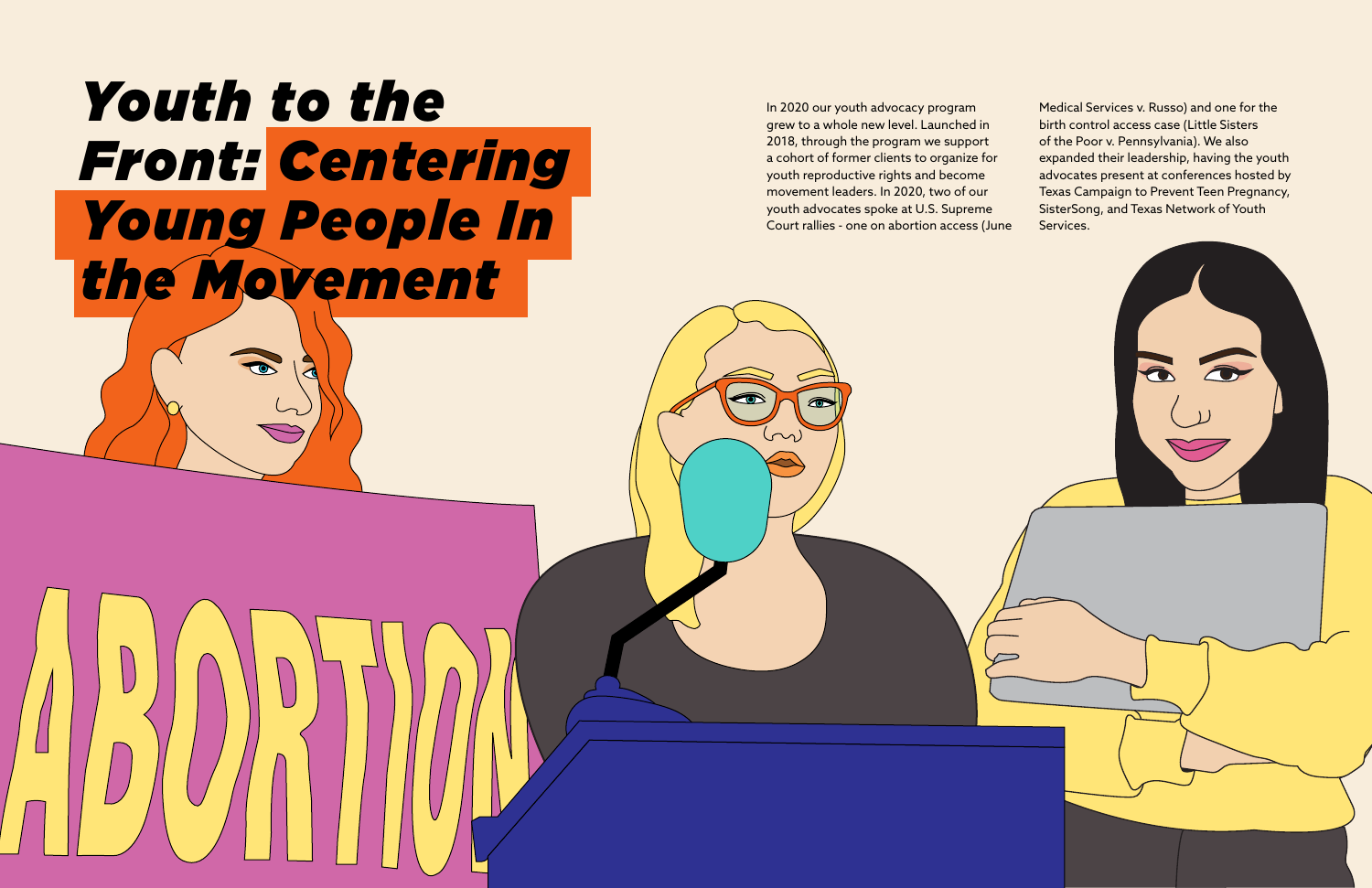# *Let's talk about sex education*

The Texas State Board of Education (SBOE) revised its sex education curriculum for the first time in 20 years in 2020.

Jane's Due Process organized with young people to pressure the board for medically accurate, comprehensive, LGBTQ-inclusive sex education that teaches consent. Highlights from the yearlong campaign include:

The Let's Write About Sex op-ed writing workshop for high school students in Austin in collaboration with our friends at Austin Bat Cave.

Virtual trainings on how to use TikTok to advocate for social change and how to testify in a public hearing.

Supporting a diverse group of young people coming together to write and give testimony during several public virtual hearings hosted by the SBOE, including teens in Dallas, Houston, Austin, and El Paso!

*<u>f</u>*<br>*lise " If teens can't discuss sex, we will never be able to develop important opinions and boundaries and that helps us decide what we feel comfortable talking about and doing. - Sahana Sudarsan, Texas High School Student*

A protest created by a BIPOC-led group of high school students hosted inside the online game Minecraft.

Our youth advocacy work is lead by Eleanor Grano, our Program Manager. Elle provides our youth advocates with deep and meaningful guidance and support along the way to ensure that they feel truly cared for and empowered in this work. She also centers youth voices in reproductive health, rights and justice spaces, including our sta and national coalitions!

*"* "<br>"<br>"<sup>2</sup>" *We deserve comprehensive sex ed in our schools that includes curriculum on consent, all forms of birth control, abortion, how to have healthy relationships and detect abusive ones, as well as what happens during puberty and pregnancy. - HK Gray, JDP Advocacy Fellow*

## *Meet Elle*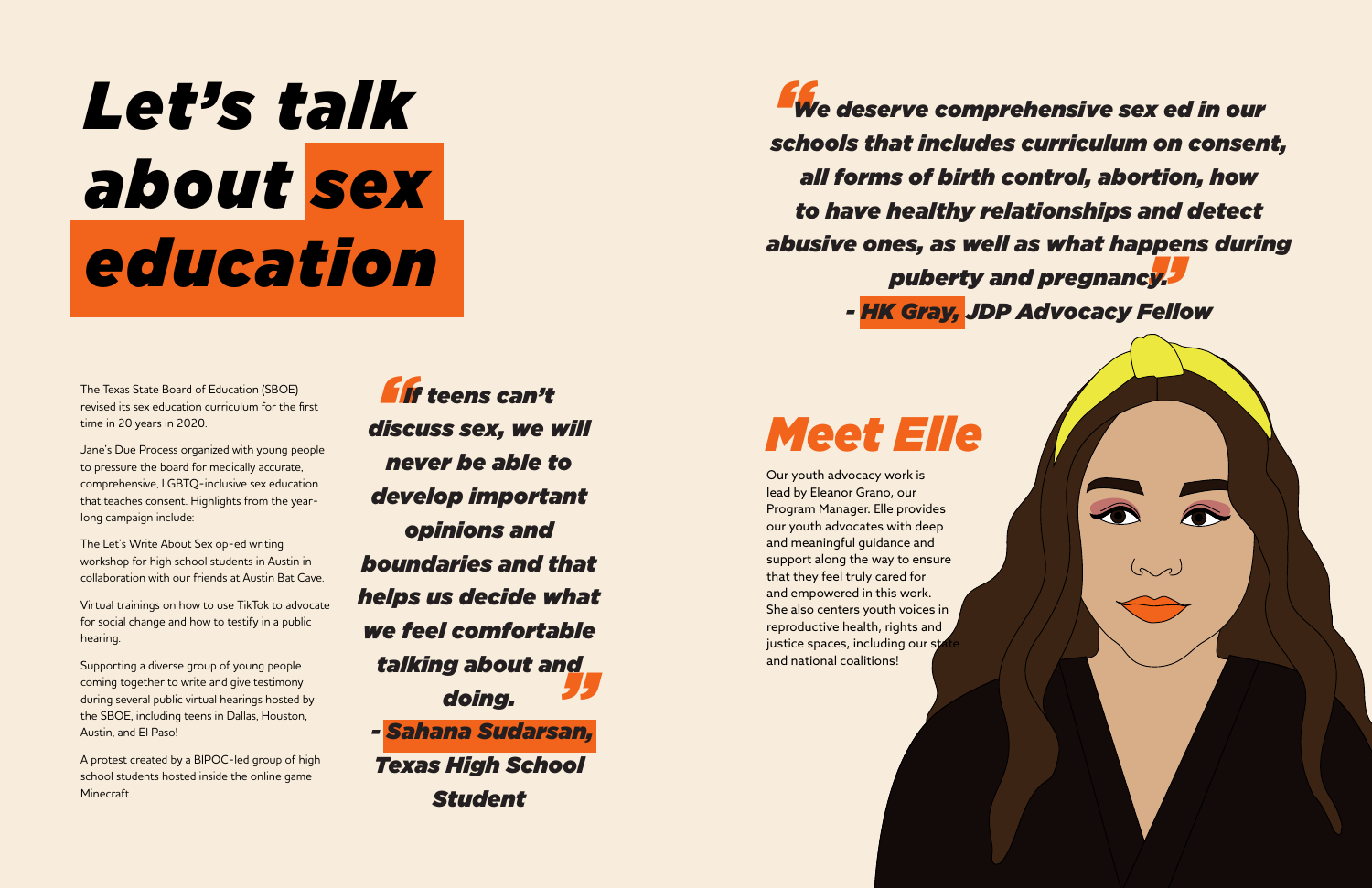Our program coordinator Eleanor Grano trained our partners in the Trust. Respect. Access. coalition on effective digital ad campaigns. This coalition of organizations working to expand access to abortion is fighting back against the wave of local abortion ban ordinances around Texas and working at the legistlature to pass bills expanding reproductive freedom.

We also have participated in research on young people and reproductive health access in Texas with Texas Policy Evaluation Project (TxPEP), and teens and medication abortion with the Society for Family Planning.

In 2020 we also joined the Texas Abortion Funds coalition and the Texas Abortion Access Network (TAAN). TAAN is training advocates in places like East Texas and the Panhandle to organize locally for abortion access and fight anti-abortion laws.

# *Stronger Together: Working in Coalition and with Community*

# *WORK AHEAD*

Our youth advocacy program is more robust than ever, with former clients in roles as Advocacy Fellows organizing around youth reproductive rights for the 2021 Texas legislative session.

We got the My Body, My Future bill (HB 3369) authored & introduced by Rep. Ana-Maria Ramos! This is the first-ever effort to fully repeal parental consent laws on birth control in Texas.

We also supported the introduction of

Because of COVID-19 we paused all in-person travel and events in 2020. But we continued to present virtually throughout the year, connecting with hundreds of people in Texas at these conferences:



the Abortion is Healthcare Act (HB 4389), which seeks to repeal over a dozen anti-abortion laws in Texas. It also includes the first effort to repeal the parental involvement laws on abortion since they were enacted 20 years ago!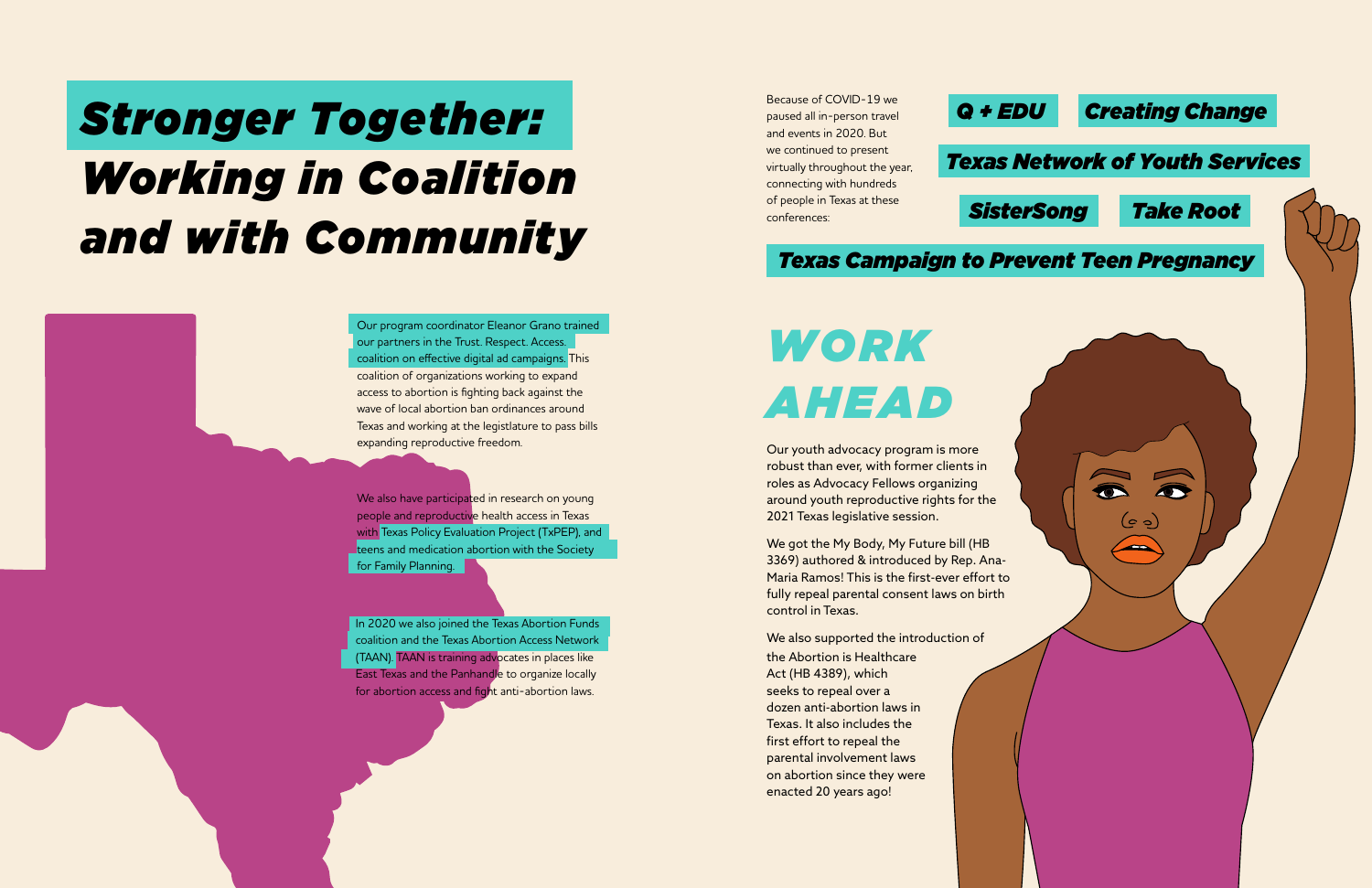

## *Thank you for showing up for young people in 2020.*

All of this work is possible because of our supporters -- donors, volunteers, and activists who show up every day for Jane's Due Process and the young people we serve. 2020 had its challenges, but through all of it you made sure that we were able to not only continue providing support to young Texans seeking abortion and birth control access, but were able to expand our support and develop new ways of working for youth reproductive rights and access.

### *Thank you to the following foundations for their support in 2020*

Grant Me the Wisdom Foundation, Herb Block Foundation, Intrepid Philanthropy Foundation, Jacob and Terese Hershey Foundation, Juried Family Foundation, Mithoff Family Charitable Fund, Travis County Women Lawyers Foundation, William and Flora Hewlett Foundation, Winkler Family Foundation, and various anonymous foundations.

### *Board Of Directors*

### *JDP*

### *Staff*

*Advisory*

 *Board*

**Jodi Schecter** President **Joanna Grossman** Vice President **Debbie Barnes Secretary Cary Jennings Treasurer Thomas Ausley Amanda Woog Jessica Moreno Rochelle Garza Dessiray Cusid Charles Siegel Rhiannon Hamam**

**Rosann Mariappuram,**  Executive Director **Blake Rocap**  Legal Director **Eleanor Grano**  Program Manager **Irma Garcia** Client Services Manager **Graci D'Amore** Program & Operations Coordinator **Nan Kirkpatrick**  Development Director

**Herb Brown, MD Sherri Cothrun, JD Susan Hays, JD Louise Hytken, JD Michael Lowenberg, JD Rita Lucido, JD Sarah Weddington, JD**